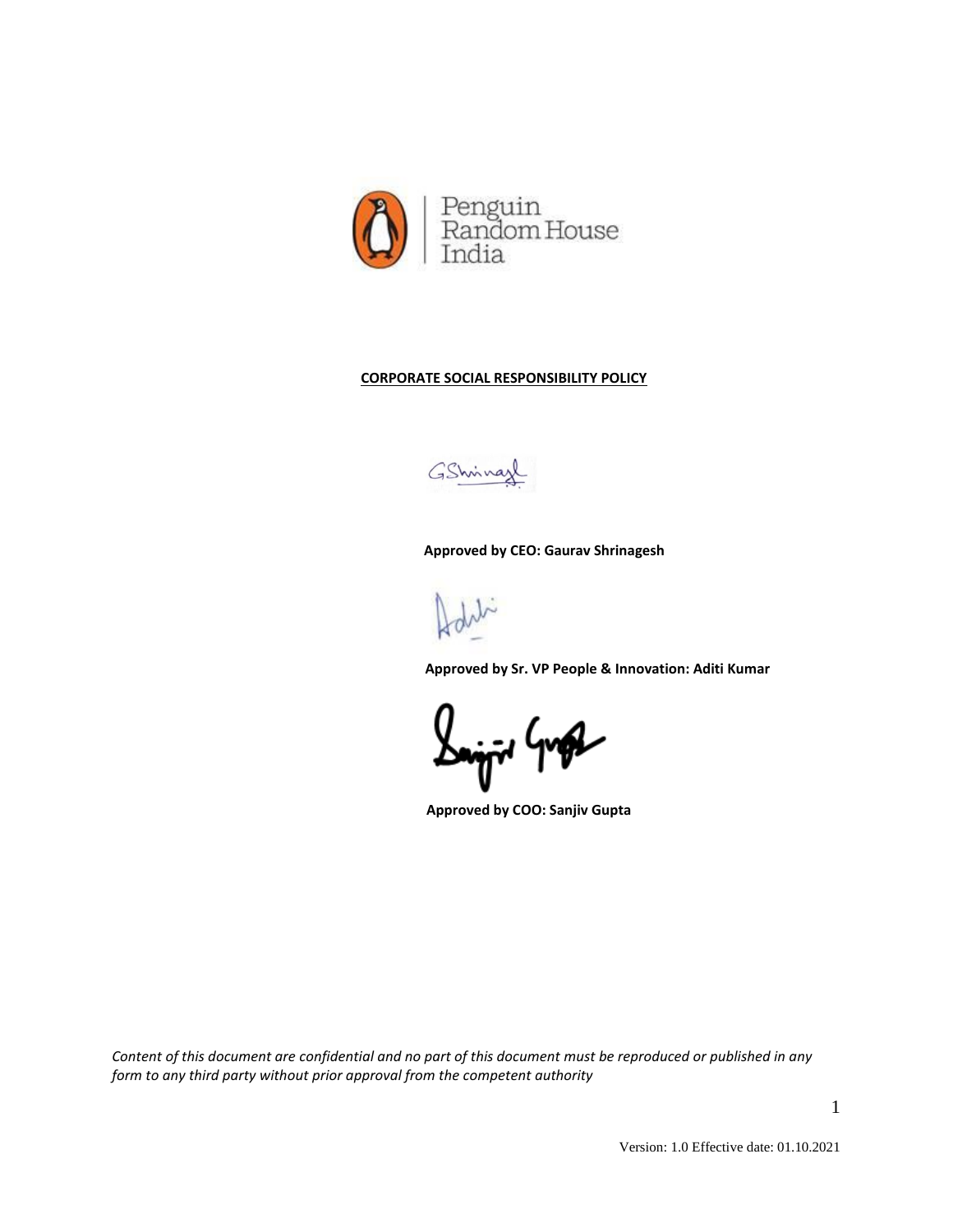| SI. No. | <b>Particulars</b>                     | Page No |
|---------|----------------------------------------|---------|
|         | Introduction                           |         |
| 2.      | Objectives                             | 3       |
| 3.      | <b>Focus Areas</b><br>$3 - 4$          |         |
| 4.      | <b>Undertaking CSR Activities</b><br>4 |         |
| 5.      | <b>CSR Fund</b><br>5                   |         |
| 6.      | <b>Composition of CSR Committee</b>    |         |
| 7.      | Responsibilities of the CSR Committee  |         |
| 8.      | <b>CSR Governance Structure</b><br>6   |         |
| 9.      | <b>Monitoring Mechanism</b><br>6       |         |
| 10.     | Reporting and Documentation<br>6       |         |
| 11.     | Amendment to the CSR Policy<br>6       |         |
| 12.     | <b>Effective Date</b>                  | 6       |
| 13.     | Contact                                | 6       |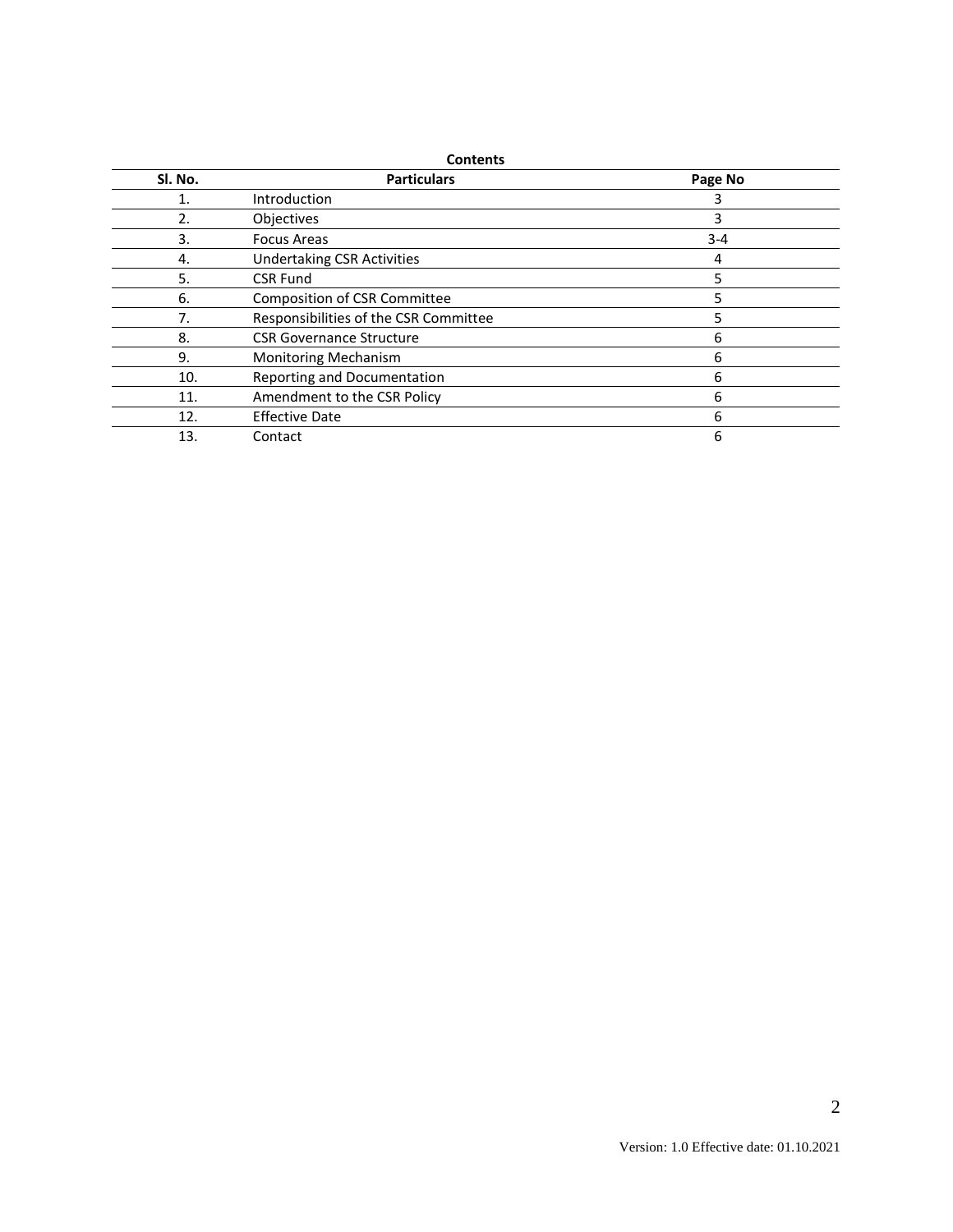### **Introduction**

Penguin Random House India Private Limited (**"Penguin India"** or **"the Company"**) is a part of the worldwide publishing house, Penguin Random House, the world's largest trade book publisher, dedicated to its mission of nourishing a universal passion for reading by connecting authors and their writing with readers everywhere.

With nearly 250 independent imprints and brands on five continents, Penguin Random House comprises adult and children's fiction and nonfiction print and digital trade book publishing businesses in more than 20 countries worldwide, including the U.S., U.K., Canada, Australia, New Zealand, China, India, South Africa, Spain, Mexico, Argentina, Colombia, Chile, Peru, Portugal, and Uruguay. With over 15,000 new titles, and close to 800 million print, audio and eBooks sold annually, Penguin Random House's publishing lists include more than 60 Nobel Prize laureates and hundreds of the world's most widely read authors.

The Corporate Social Responsibility ('**CSR**') has been an integral part of the way the Company has been doing its business. The Company is committed towards social causes and their development.

This policy, which encompasses the company's philosophy for contributing to the society as a corporate citizen, lays down the guidelines and mechanism for undertaking socially useful programs for the welfare and sustainable development of the community at large. These commitments reflects our values and our dedication to publishing our books responsibly and minimizing our environmental impact.

## **Applicability**

The policy is applicable to PRH India.

### **Objectives**

This CSR policy intends to:-

- Strive for sustainable economic development that positively impact the society at large with minimal resource footprint.
- **Embrace responsibility for the Company's actions and encourage a positive impact through its CSR activities.**

### **Focus Areas**

In accordance with the Companies Act, 2013, the CSR activities that may be undertaken by the Company under this Policy shall be the following: -

- (i) Eradicating hunger, poverty and malnutrition, promoting preventive health care and sanitation (including contribution to the Swatch Bharat Kosh set-up by the Central Government for the promotion of sanitation and making available safe drinking water;
- (ii) Promoting education, including special education and employment enhancing vocation skills especially among children, women, elderly, and the differently abled and livelihood enhancement projects;
- (iii) Promoting gender equality, empowering women, setting up homes and hostels for women and orphans; setting up old age homes, day care centres and such other facilities for senior citizens and measures for reducing inequalities faced by socially and economically backward groups;
- (iv) Ensuring environmental sustainability, ecological balance, protection of flora and fauna, animal welfare, agroforestry, conservation of natural resources and maintaining quality of soil, air and water including contribution to the Clean Ganga Fund set-up by the Central Government for rejuvenation of river Ganga;
- (v) Protection of national heritage, art and culture including restoration of buildings and sites of historical importance and works of art; setting up public libraries; promotion and development of traditional art and handicrafts:
- (vi) Measures for the benefit of armed forces veterans, war widows and their dependents;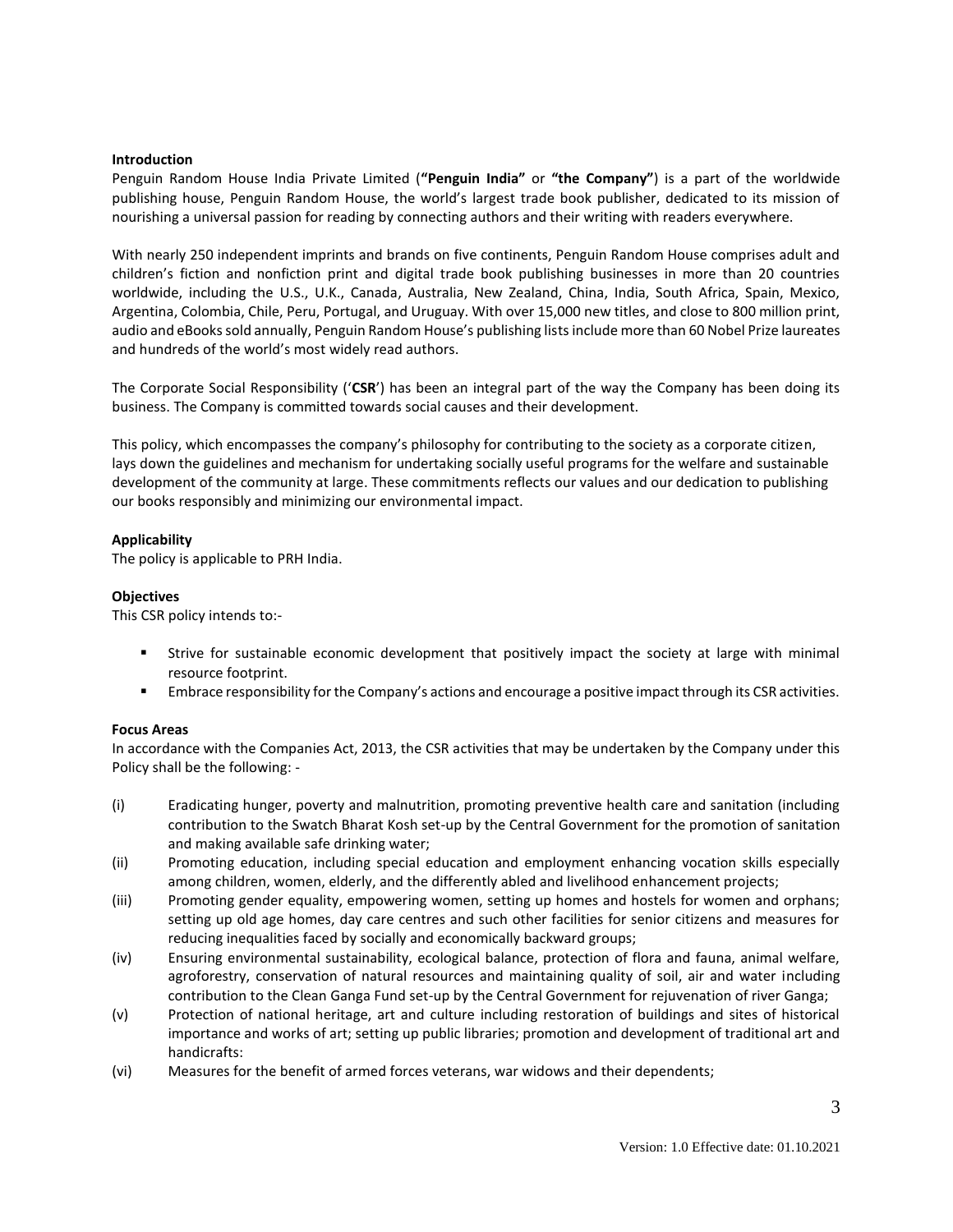- (vii) Training to promote rural sports, nationally recognized sports, paralympic sports and Olympic sports;
- (viii) Contribution to the Prime Minister's National Relief Fund or any other fund set up by the Central Government for socio-economic development and relief and welfare of the Scheduled Castes, the Scheduled Tribes, other backward classes, minorities and women;
- (ix) Contributions or funds provided to technology incubators located within academic institutions which are approved by the Central Government;
- (x) Rural development projects
- (xi) slum-area development
- (xii) disaster management, including relief, rehabilitation and reconstruction activities.

Company may also undertake such other activities as may be permitted under the Companies Act, 2013 and any amendment(s) thereof from time to time.

In accordance with the requirement under the Companies Act, 2013, the Company's CSR activities, amongst others, will focus on:-

**PROMOTING EDUCATION/JOY OF READING -** providing early childhood care and education for all round development, including physical, social, emotional, cognitive and language development, and to build a habit of reading among children and adults with the aim to uplift the indigent communities. We would like to back book donation drives and give everyone equal access to books

**ENVIRONMENT & SUSTAINIBILITY :** constantly improving to reduce the environmental impact of our own operations, e.g ensuring sustainable sourcing and printing on environment-friendly paper compliant with Forest Stewardship Council (FSC) standards and making improvements to our company's infrastructure and energy-saving capacity year on year.

**DISASTER RELIEF:** supporting humanitarian aid campaigns during the time of pandemic and natural disasters where the company may opt to contribute to related relief efforts and funds

An in depth impact study for all the projects undertaken shall be conducted to assess the progress and impact

Notwithstanding the above, the following activities would not qualify as CSR activities :

- (i) activities benefitting 'employees' of PRH, as defined in clause (k) of section 2 of the Code on Wages, 2019;
- (ii) activities undertaken in pursuance of normal course of business of PRH;
- (iii) One-off events such as marathons/ awards/ charitable contribution/advertisement/sponsorship of television programs, etc.;
- (iv) Contribution of any amount directly or indirectly to any political party under section 182 of the Act;
- (v) any activity undertaken outside India except for training of Indian sports personnel representing any State or Union territory at national level or India at international level;
- (vi) activities carried out for fulfilment of any other statutory obligations under any law in force in India; and
- (vii) activities supported by the Company on sponsorship basis for deriving marketing benefits for its products or services.

# **Undertaking CSR Activities**

Penguin Random House India will undertake CSR activities, as approved by the CSR Committee, either on its own, or through a registered trust or registered society or through a company registered under Section 8 of the Companies Act, 2013, whether established by the Company, a subsidiary of the Company, an Associate Company or the Company or by a third party.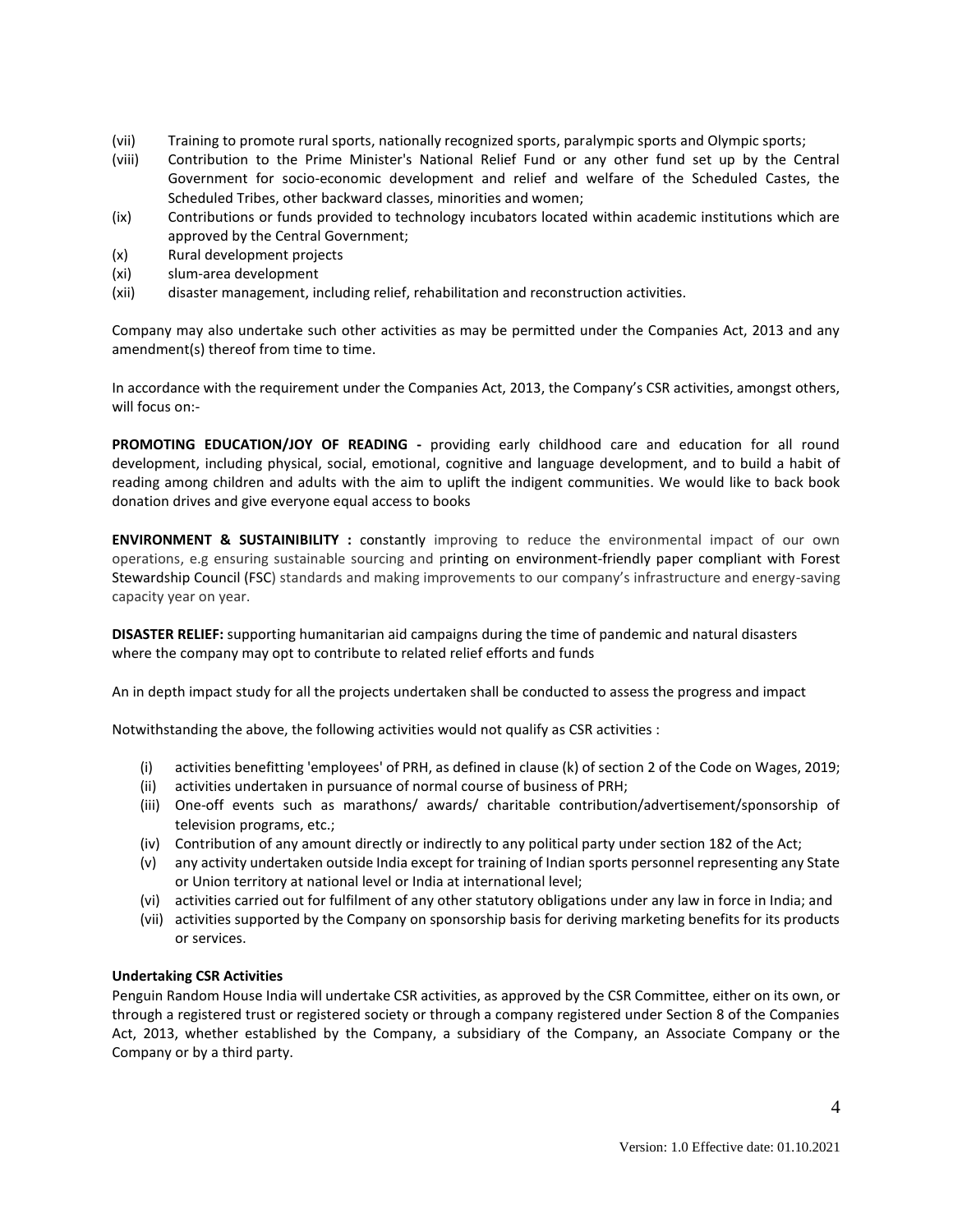## **CSR Fund**

- The CSR Committee shall recommend the project-wise annual budget expenditure to the Board of Directors for its consideration and approval. The Company shall ensure to spend in each financial year at least 2% of the average Net Profit made during the three immediately preceding financial years. The "average net profits" shall be calculated in accordance with the provisions of section 198 of the Companies Act 2013.
- The total CSR expenditure in one financial year on building CSR capabilities and other general and administrative overheads shall not exceed 5% of the total CSR Budget for that financial year.
- In case the Company is unable to spend the amount earmarked for the CSR activities in a financial year, the CSR Committee shall submit a report in writing to the Board of Directors of the Company specifying the reasons for not spending the amount, which in turn shall be reported by the Board of Directors of the Company in their report to the shareholders of the Company
- The surplus arising out of the CSR activities, projects or programs shall not form part of the business profit of the Company.
- Any excess expenditure i.e., beyond the prescribed CSR budget will be disclosed in the Board's CSR Report and shall be made available for set off against the CSR requirement to spend in any of the three succeeding financial years.
- The CSR amount spent by PRH for creation or acquisition of a capital asset shall not be held by the company.

## **Composition of CSR Committee**

The CSR Committee shall consist of **two or more directors**. Presently, the CSR Committee comprises of the following directors:-

| S. No. | <b>Name</b>       | <b>Designation</b>                     | <b>Position in the Committee</b> |
|--------|-------------------|----------------------------------------|----------------------------------|
| . .    | Gaurav Shrinagesh | CEO PRH India and SEA                  | Member (Chairman of CSR          |
|        | Sanjiy Gupta      | Chief Operating Officer<br>– PRH India | Member                           |

Any person who ceases to be a director on the Board of the Company shall automatically vacate his office as a member of the CSR Committee. Also, any new director shall become a member of the CSR Committee unless the number of directors on the Board increases beyond three. In case the number of directors on the Board increases beyond three, the Board of Directors shall decide on the composition of the CSR Committee.

# **Responsibilities of the CSR Committee**

The responsibilities of the CSR Committee include:-

- Formulating and recommending to the Board of Directors the CSR Policy
- Identifying and recommending the CSR activities to be undertaken to the Board of Directors
- Recommending the amount to be spent for the CSR activities
- Undertaking all necessary steps to implement the CSR activities
- Monitoring the CSR activities from time to time :
- Conducting an in depth impact study to assess the impact for all the projects undertaken